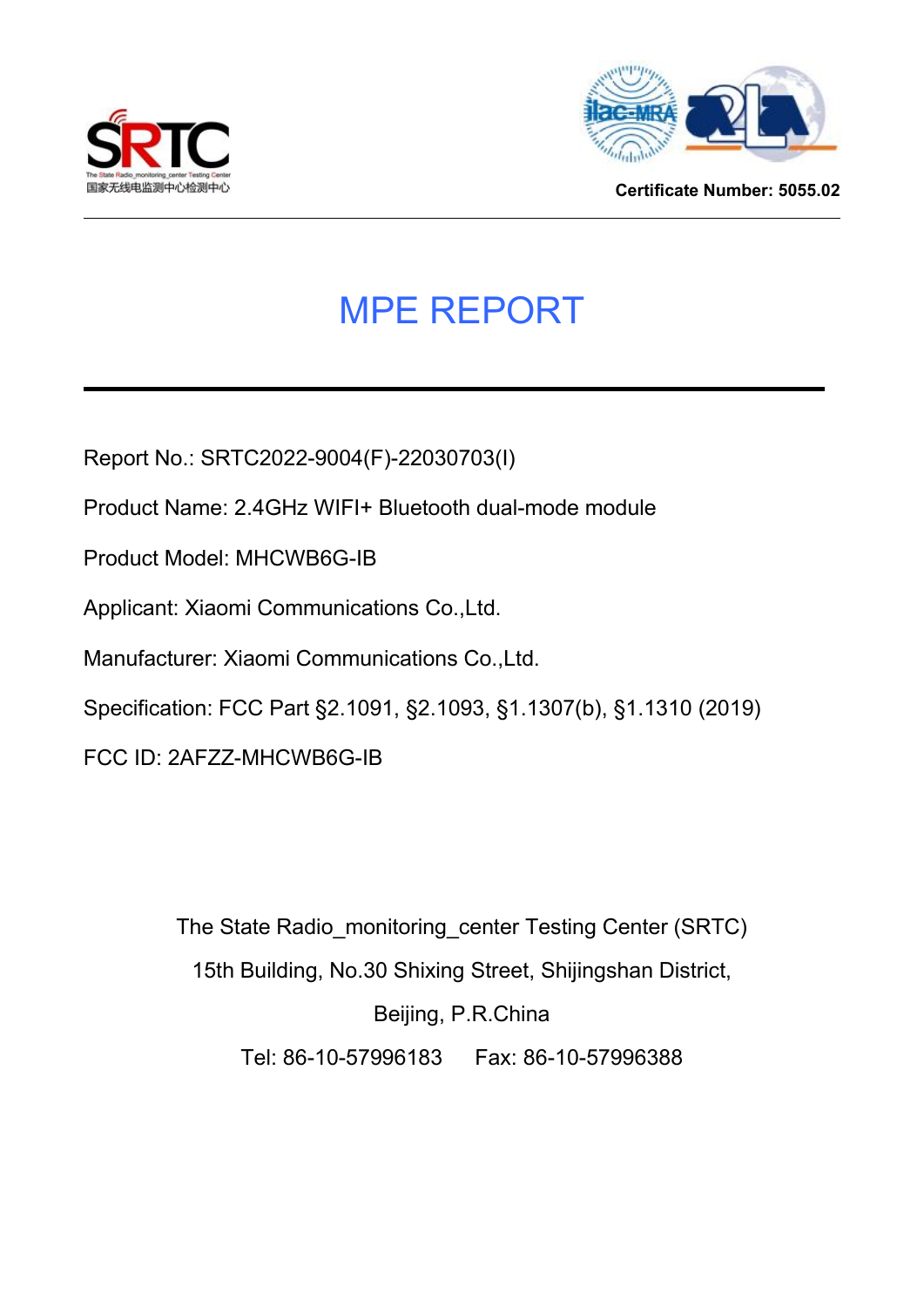

# **CONTENTS**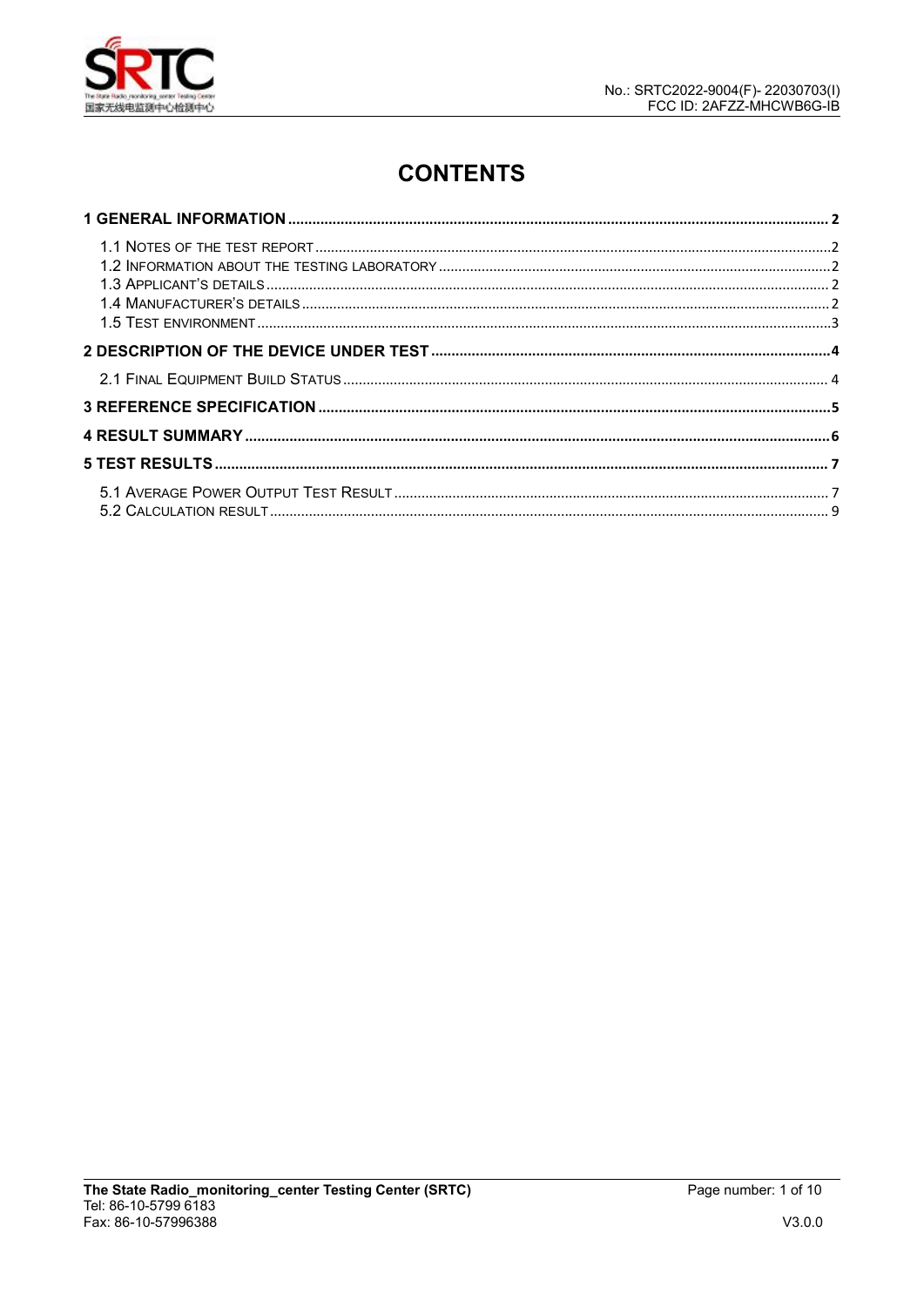

# **1 GENERAL INFORMATION**

#### **1.1 Notes of the test report**

The test report may only be reproduced or published in full. Reproduction or publication of extracts from the report requires the prior written permission of The State Radio\_monitoring\_center Testing Center (SRTC). The test results relate only to individual items of the samples which have been tested. The certification and accreditation identifiers used in this report shall not be applicable to the tested or calibrated samples thereof. The manufacturer shall not mark the tested samples or items (or a separate part of the item) with the identifiers of certification and accreditation to mislead relevant parties about the tested samples or items.

#### **1.2 Information about the testing laboratory**

| Company:                   | The State Radio monitoring center Testing Center (SRTC)              |
|----------------------------|----------------------------------------------------------------------|
| Address:                   | 15th Building, No.30 Shixing Street, Shijingshan District, P.R.China |
| City:                      | <b>Beijing</b>                                                       |
| Country or Region:         | P.R.China                                                            |
| Contacted person:          | Liu Jia                                                              |
| Tel:                       | +86 10 57996183                                                      |
| Fax:                       | +86 10 57996388                                                      |
| Email:                     | liujiaf@srtc.org.cn                                                  |
| <b>Registration Number</b> | 239125                                                               |
| <b>Designation Number</b>  | <b>CN1267</b>                                                        |
|                            |                                                                      |

#### **1.3 Applicant's details**

| Company: | Xiaomi Communications Co., Ltd.                                                               |  |  |  |
|----------|-----------------------------------------------------------------------------------------------|--|--|--|
| Address: | Floor, Building 6, 33Xi<br>#019, 9th<br>ergi Middle Road, Haidian<br>District, Beijing, China |  |  |  |

#### **1.4 Manufacturer's details**

| Company: | Xiaomi Communications Co., Ltd.                                                               |  |  |  |
|----------|-----------------------------------------------------------------------------------------------|--|--|--|
| Address: | Floor, Building 6, 33Xi<br>#019, 9th<br>ergi Middle Road, Haidian<br>District, Beijing, China |  |  |  |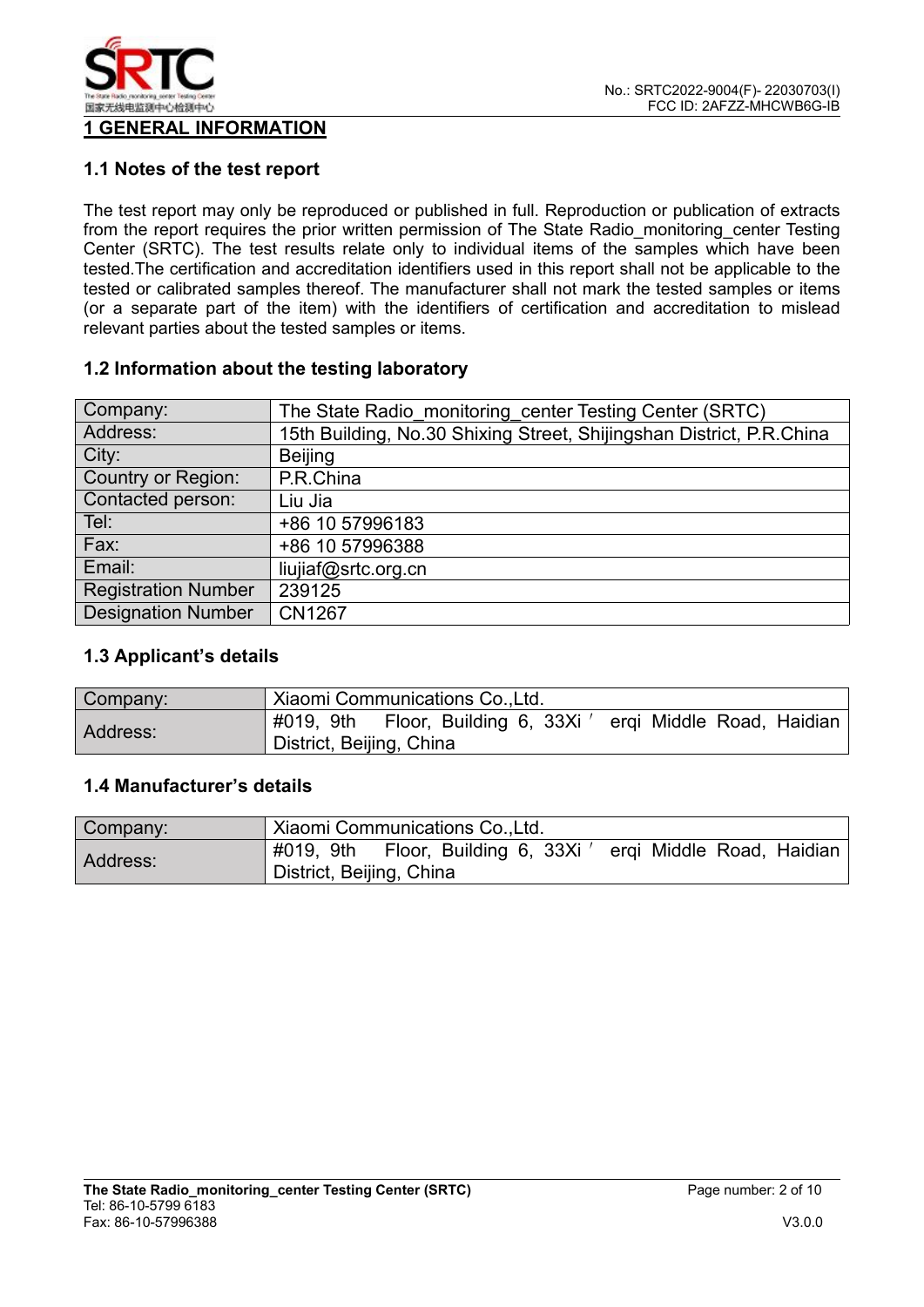

# **1.5 Test environment**

| Date of Receipt of test sample at SRTC: | 2022-03-22 |
|-----------------------------------------|------------|
| Testing Start Date:                     | 2022-03-23 |
| Testing End Date:                       | 2022-03-29 |

| <b>Environmental Data:</b> | Temperature (°C) | (% , )<br><b>Humidity</b> |
|----------------------------|------------------|---------------------------|
| Ambient                    | nr.              | ◡◡                        |

| Normal Supply Voltage (V d.c.): |  |
|---------------------------------|--|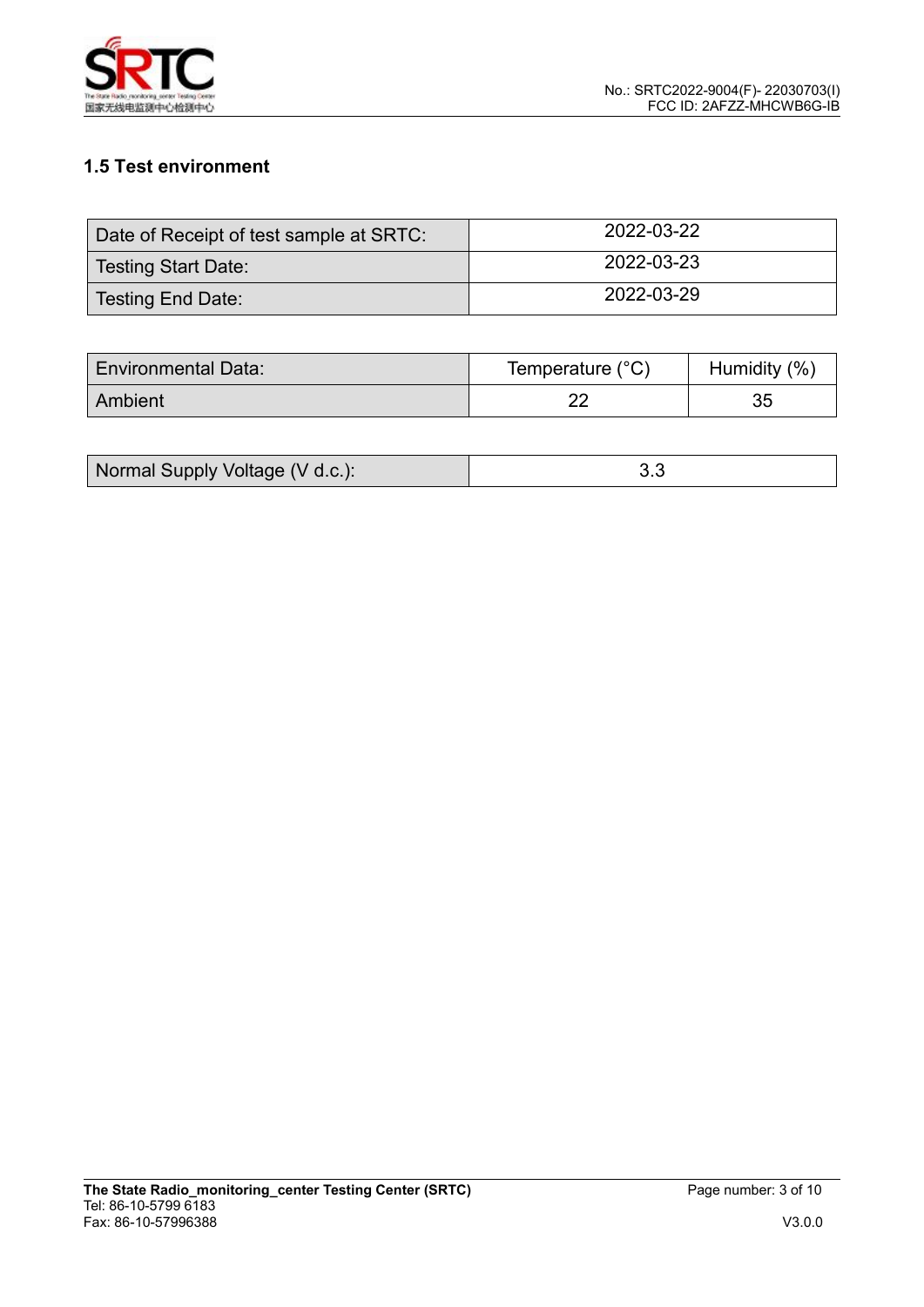

## **2 DESCRIPTION OF THE DEVICE UNDER TEST**

# **2.1 Final Equipment Build Status**

| <b>Frequency Bands</b>  | BLE: 2402MHz - 2480MHz<br>WIFI2.4GHz: 2400MHz - 2483.5MHz                     |  |  |  |
|-------------------------|-------------------------------------------------------------------------------|--|--|--|
| Mode                    | BLE: GFSK 1Mbps/ 2Mbps/Coded 125K/500K<br>WIFI2.4GHz: 802.11b/g/n HT20/n HT40 |  |  |  |
| Antenna Gain            | WLAN2.4GHz:2.5dBi<br>BLE:2.5dBi                                               |  |  |  |
| <b>Power Supply</b>     | DC supply                                                                     |  |  |  |
| <b>Hardware Version</b> | V1.1                                                                          |  |  |  |
| <b>Software Version</b> | V1.0                                                                          |  |  |  |
| <b>IMEI or Sample</b>   | #1                                                                            |  |  |  |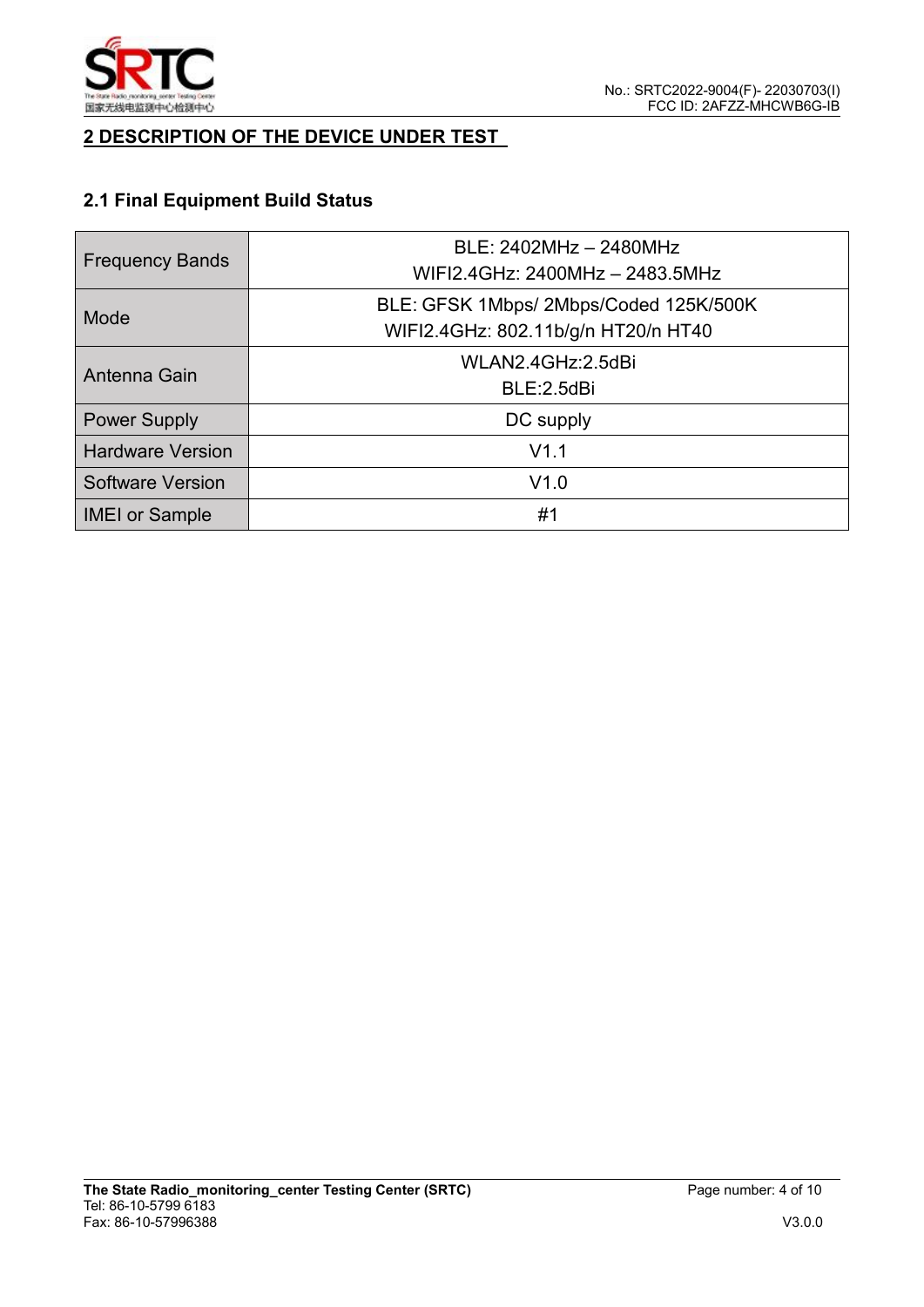

# **3 REFERENCE SPECIFICATION**

| Specification | <b>Version</b> | Title                                                         |  |
|---------------|----------------|---------------------------------------------------------------|--|
| 2.1091        | 2022           | Radio frequency radiation exposure evaluation: mobile         |  |
|               |                | devices.                                                      |  |
| 2.1093        | 2022           | Radio frequency radiation exposure evaluation: portable       |  |
|               |                | devices.                                                      |  |
|               | 2022           | Actions that may have a significant environmental effect, for |  |
| 1.1307(b)     |                | which Environmental Assessments (EAs) must be prepared.       |  |
| 1.1310        | 2022           | Radio frequency radiation exposure limits.                    |  |
| KDB447498     | March 2,       | RF exposure procedures and equipment authorization policies   |  |
|               | 2022           | for mobile and portable devices                               |  |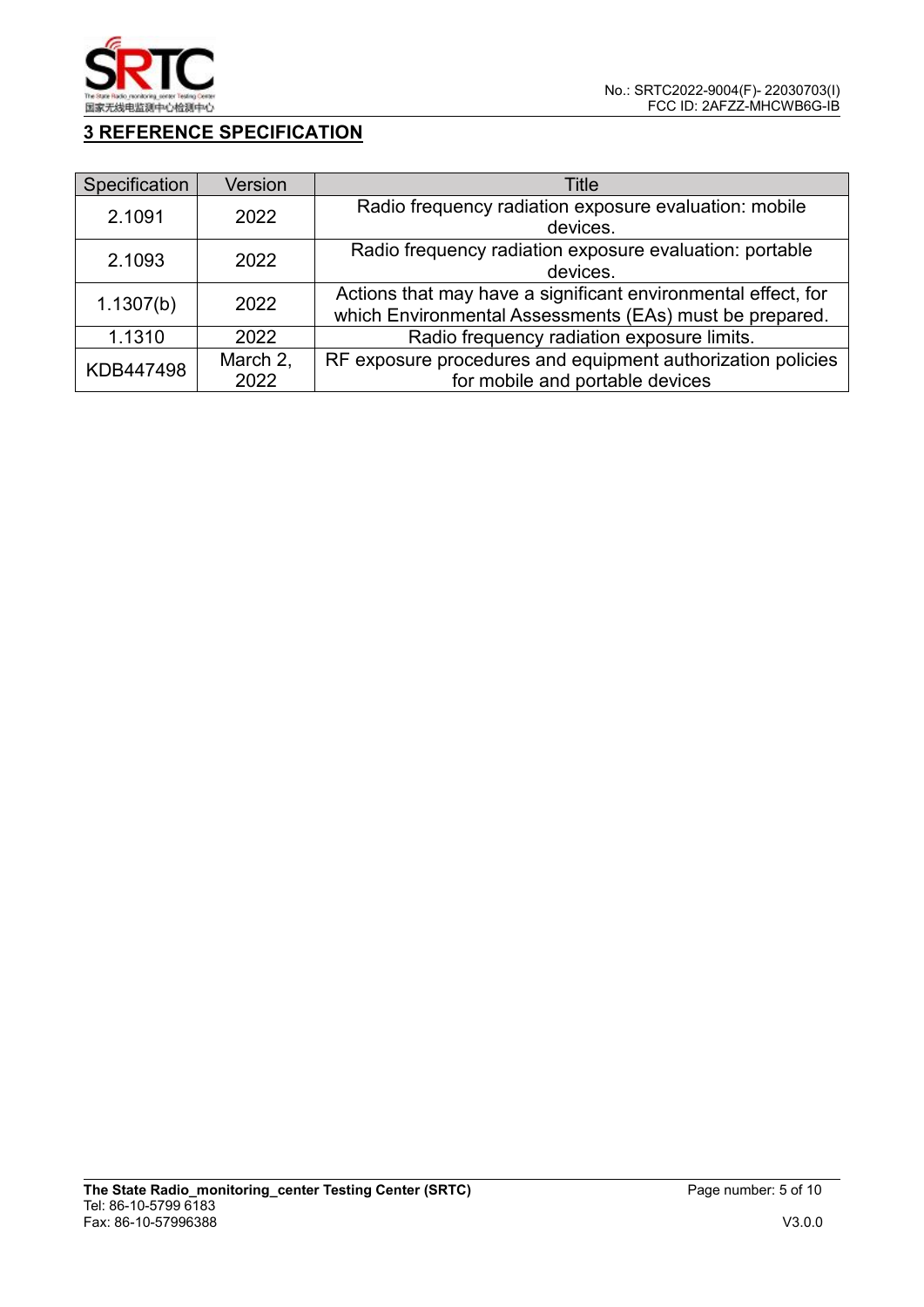

## **4 RESULT SUMMARY**

| No. | Test case              | <b>FCC</b> reference |
|-----|------------------------|----------------------|
|     |                        | FCC Part §2.1091,    |
|     | <b>MPE Calculation</b> | FCC Part §2.1093,    |
|     |                        | FCC Part §1.1307(b)  |
|     |                        | FCC Part §1.1310     |
|     |                        | KDB 447498           |

| This Test Report Is Approved by:<br>Mr. Peng Zhen $\frac{1}{k}l$<br>tta | Review by:<br>Mr. Li Bin |
|-------------------------------------------------------------------------|--------------------------|
| Tested and issued by:                                                   | Approved date:           |
| Mr. Du Wei                                                              | 20220411                 |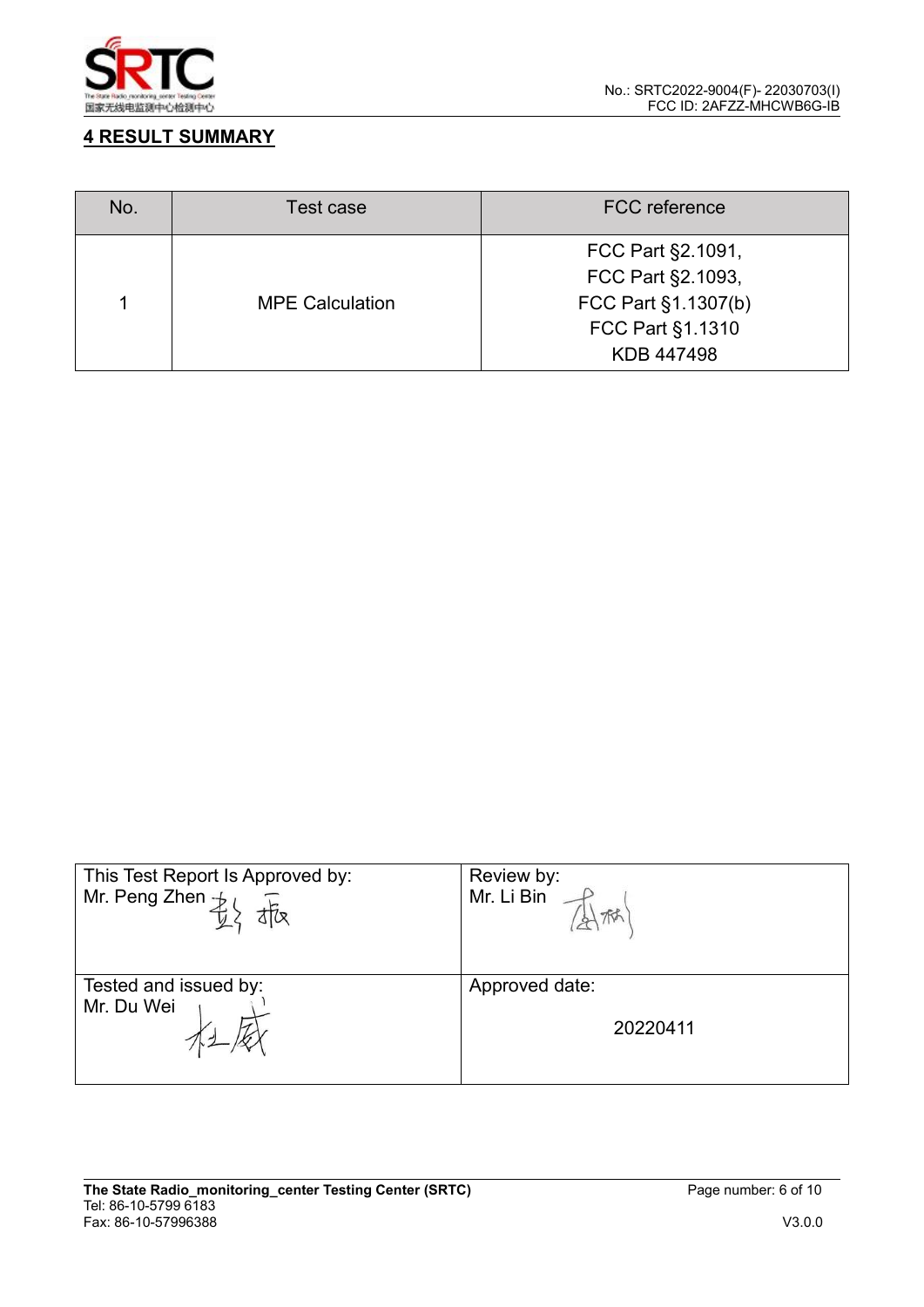

## **5 TEST RESULTS**

# **5.1 Average Power Output Test Result**

| <b>WIFI 2.4GHz</b> |               |                               |                  |  |
|--------------------|---------------|-------------------------------|------------------|--|
| Mode               | Freq<br>(MHz) | Average power<br>output (dBm) | Tune-up<br>(dBm) |  |
| 802.11b            | 2412          | 13.45                         | 13.5             |  |
| 802.11b            | 2437          | 13.42                         | 13.5             |  |
| 802.11b            | 2462          | 13.80                         | 14.0             |  |
| 802.11g            | 2412          | 13.52                         | 14.0             |  |
| 802.11g            | 2437          | 13.71                         | 14.0             |  |
| 802.11g            | 2462          | 13.60                         | 14.0             |  |
| 802.11n HT20       | 2412          | 13.55                         | 14.0             |  |
| 802.11n HT20       | 2437          | 13.72                         | 14.0             |  |
| 802.11n HT20       | 2462          | 13.80                         | 14.0             |  |
| 802.11n HT40       | 2422          | 13.81                         | 14.0             |  |
| 802.11n HT40       | 2437          | 13.72                         | 14.0             |  |
| 802.11n HT40       | 2452          | 13.98                         | 14.0             |  |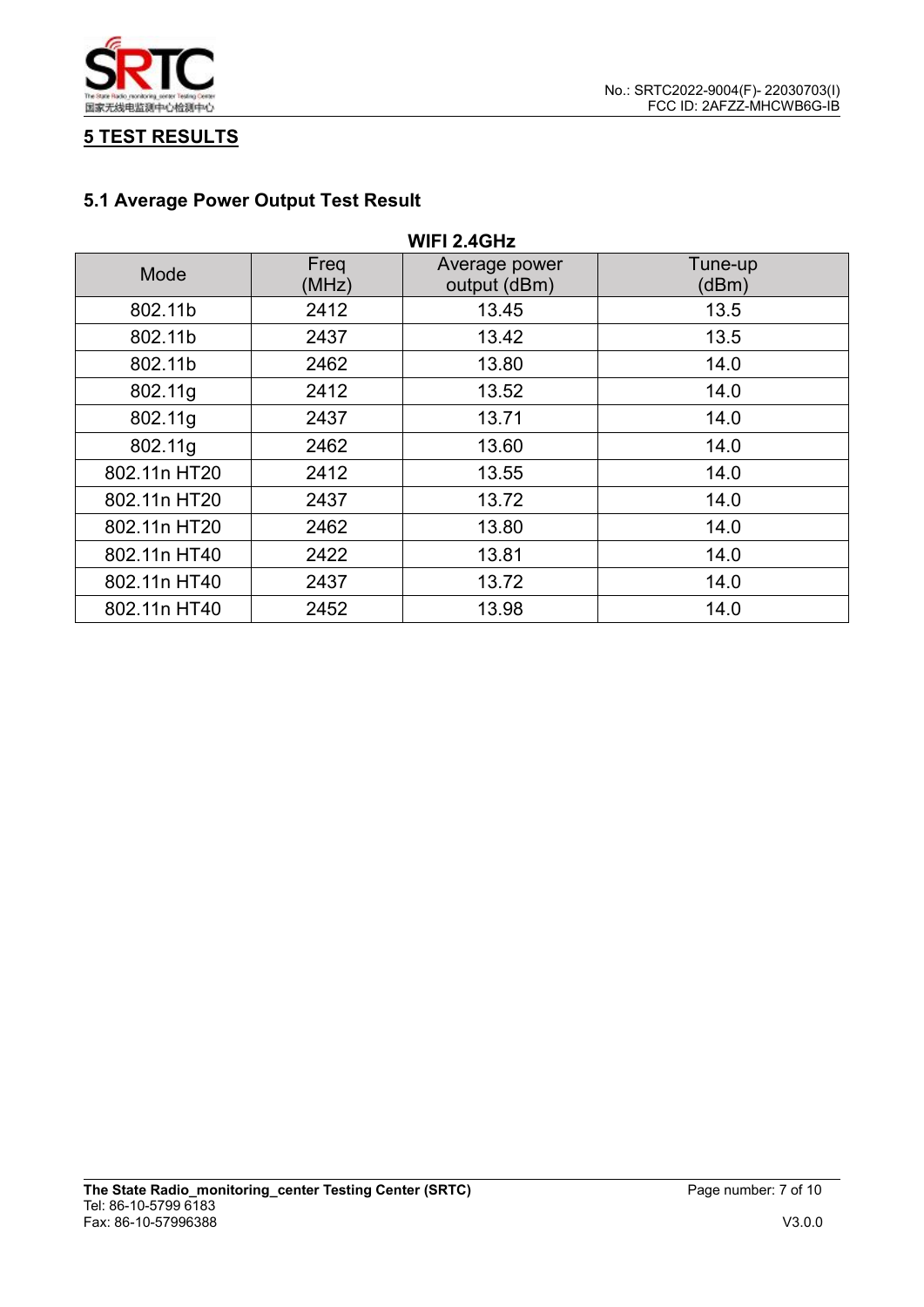|                 |                              | <b>BLE</b> |         |       |  |
|-----------------|------------------------------|------------|---------|-------|--|
|                 | Conducted Average Power(dBm) | Tune-up    |         |       |  |
| Modulation type | 2402MHz                      | 2440MHz    | 2480MHz | (dBm) |  |
| GFSK (LE 1Mbps) | $-2.06$                      | 2.31       | 6.44    | 6.5   |  |
| GFSK (LE 2Mbps) | $-3.84$                      | 1.02       | 4.79    | 5.0   |  |
| Coded 125K      | $-1.83$                      | 2.70       | 6.70    | 7.0   |  |
| Coded 500K      | $-1.62$                      | 2.88       | 6.83    | 7.0   |  |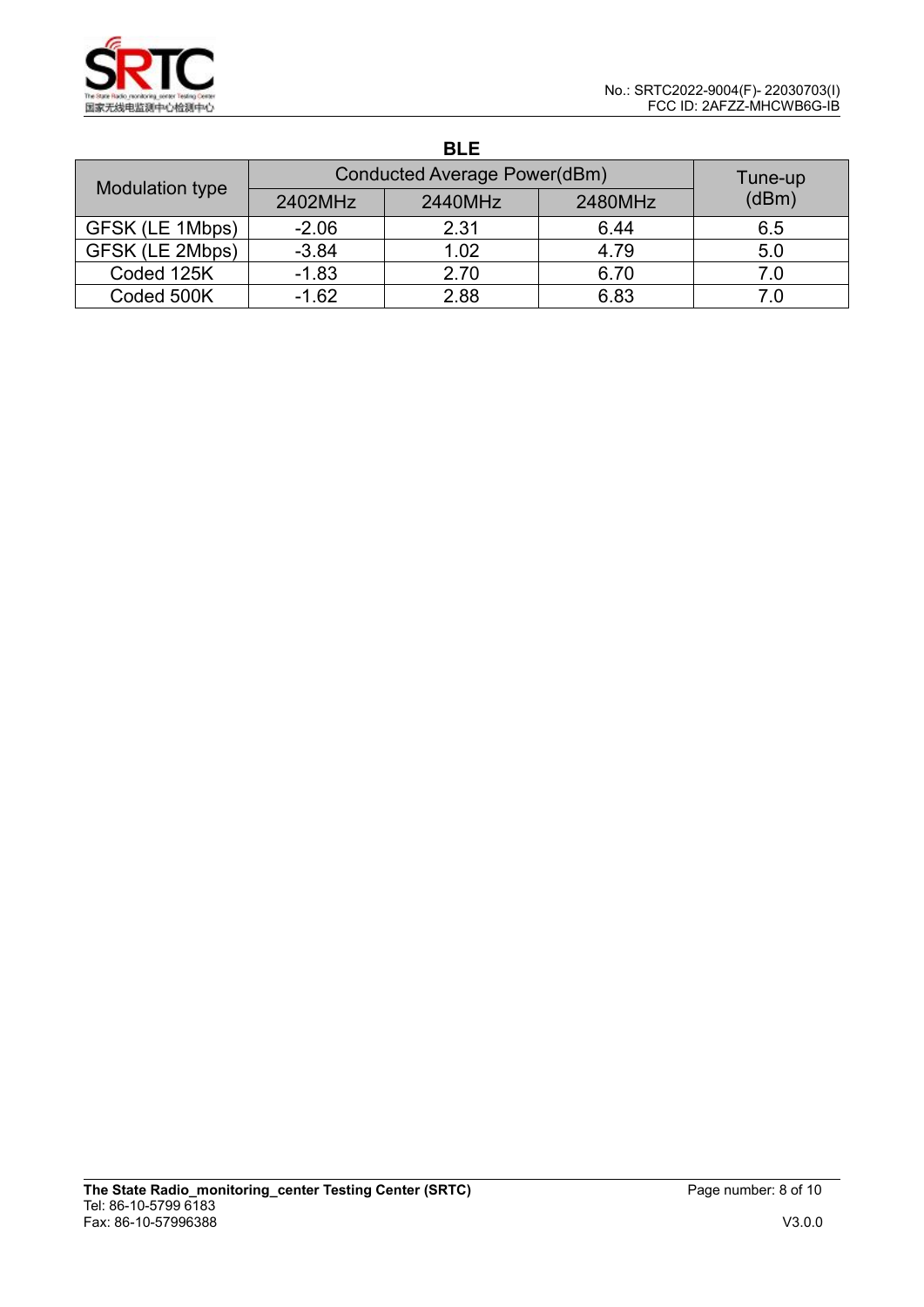

### **5.2 Calculation result**

## FCC LIMITS FOR MAXIMUM PERMISSIBLE EXPOSURE (MPE)

|  | <b>Electric Field</b><br>Frequency<br>Strength $(E)$<br>Range (MHz)<br>(V/m)<br>$0.3 - 3.0$<br>614<br>1842/f<br>$3.0 - 30$ |      | Magnetic Field<br>Strength (H)<br>(A/m) | <b>Power Density</b><br>(S)<br>(mW/cm2) | <b>Averaging Time</b><br>$ E 2$ , $ H 2$ or S<br>(minutes)<br>6<br>6 |  |
|--|----------------------------------------------------------------------------------------------------------------------------|------|-----------------------------------------|-----------------------------------------|----------------------------------------------------------------------|--|
|  |                                                                                                                            |      | 1.63                                    | *100                                    |                                                                      |  |
|  |                                                                                                                            |      | 4.89/f                                  | *900/f <sup>2</sup>                     |                                                                      |  |
|  | 30-300                                                                                                                     | 61.4 | 0.163                                   | 1.0                                     | $6\phantom{1}$                                                       |  |
|  | 300-1500                                                                                                                   |      |                                         | f/300                                   | 6                                                                    |  |
|  | 1500-100,000                                                                                                               |      | --                                      | 5                                       | 6                                                                    |  |

(A) Limits for Occupational/Controlled Exposure  $\Box$ 

#### (B) Limits for General Population/Uncontrolled Exposure  $\boxtimes$

| Frequency<br>Range (MHz) | <b>Electric Field</b><br>Strength $(E)$<br>(V/m) | <b>Magnetic Field</b><br>Strength (H)<br>(A/m) | <b>Power Density</b><br>(S)<br>(mW/cm2) | <b>Averaging Time</b><br>$ E 2$ , $ H 2$ or S<br>(minutes) |  |
|--------------------------|--------------------------------------------------|------------------------------------------------|-----------------------------------------|------------------------------------------------------------|--|
| $0.3 - 1.34$             | 614                                              | 1.63                                           | *100                                    | 30<br>30                                                   |  |
| 1.34-30                  | 824/f                                            | 2.19/f                                         | $*180/f^2$                              |                                                            |  |
| 30-300                   | 27.5                                             | 0.2<br>0.073                                   |                                         | 30                                                         |  |
| 300-1500                 | $- -$                                            | $- -$                                          | f/1500                                  | 30                                                         |  |
| 1500-100,000             |                                                  |                                                | 1.0                                     | 30                                                         |  |

f = frequency in MHz \*Plane-wave equivalent power density